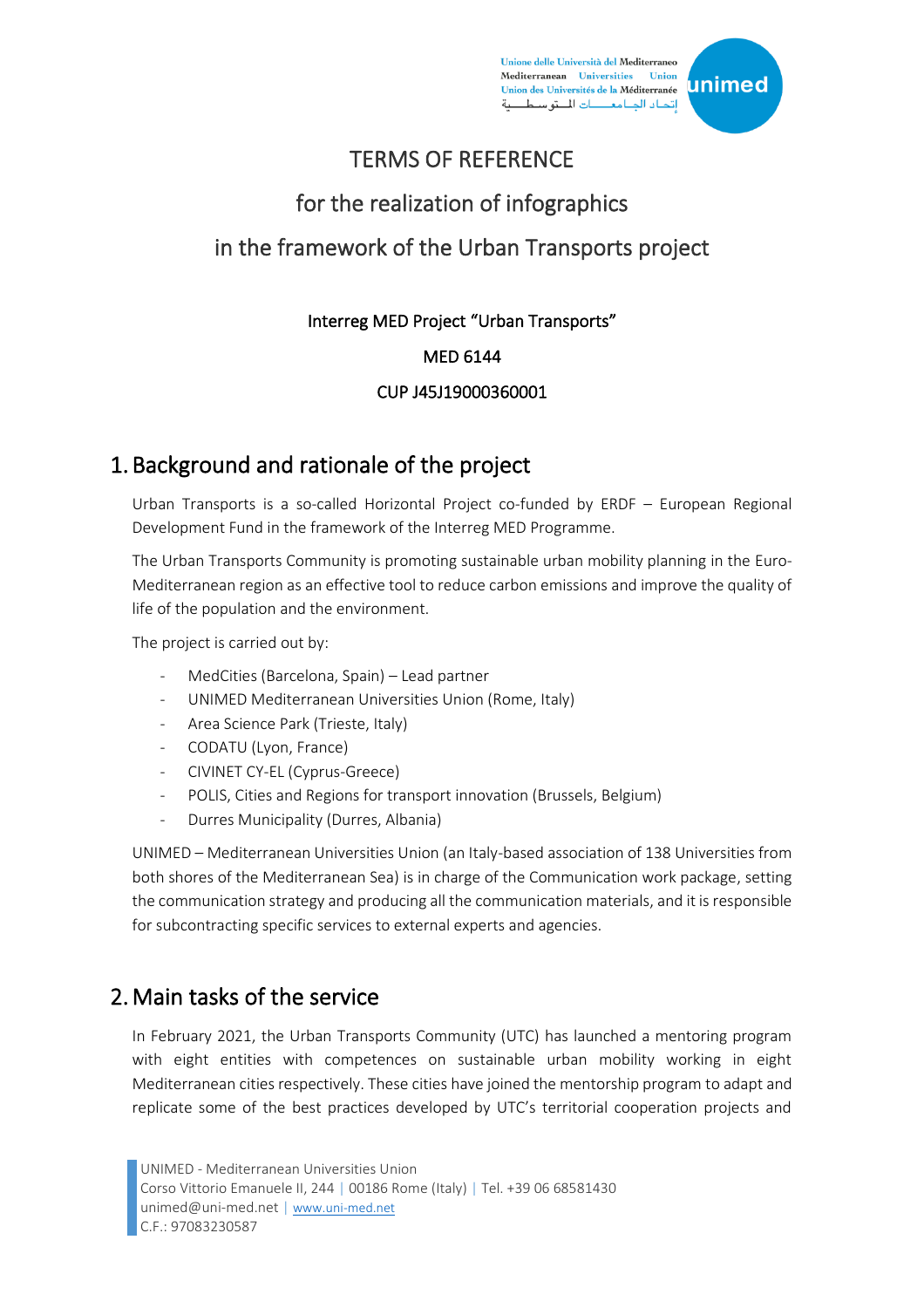Unione delle Università del Mediterraneo Mediterranean Universities Union Union des Universités de la Méditerranée إتحاد الجامعـــات المتوسط



focusing on sustainable mobility solutions collected in the "Catalogue of Sustainable Urban Mobility Solutions" ([see here\)](https://urban-transports.interreg-med.eu/index.php?id=13253) mainly focussing on the following topics:

- Big data
- Soft Mobility
- Shared mobility
- Sustainable mobility planning approaches and electromobility

The eight replicating organisations participating in the UTC's mentoring program are the following:

- 1. algoWatt S.p.A. and Genoa Municipality (Italy);
- 2. Cyprus Energy Agency and Larnaca Municipality (Cyprus);
- 3. Greater Irbid Municipality (Jordan);
- 4. Municipality of Larissa (Greece);
- 5. Municipality of Narni (Italy);
- 6. Planifica engineers and architects agency and Castellon de la Plana Municipality (Spain);
- 7. Municipality of Pallini (Greece);
- 8. Municipality of Sfax (Tunisia).

Based on the information provided by UNIMED, the provider appointed should realise four infographics to illustrate how replicating cities will adapt and implement the main tools developed by the Urban Transports Community's pioneer cities.

The infographics should be ready-to-print in A2 format and adapted for the dissemination on-line and on social media. A basic animated GIF version of the infographics with small animations, enough to retain the readers' attention online.

# 3. Expected Products

In specific terms, the provider appointed is expected to deliver:

| Product/Service                                                                                                                                                                                                                                  | <b>Delivery Date</b>                         |
|--------------------------------------------------------------------------------------------------------------------------------------------------------------------------------------------------------------------------------------------------|----------------------------------------------|
| Four infographics illustrating how the replicating<br>cities will adapt and implement the main tools<br>developed by the Urban Transports Community<br>pioneer cities (collected in the "Catalogue of<br>Sustainable Urban Mobility Solutions"). | 30/06: first drafts of the four infographics |
| Review process: exchanges between UNIMED and<br>the provider appointed.                                                                                                                                                                          | 09/07: closing of the reviewing process      |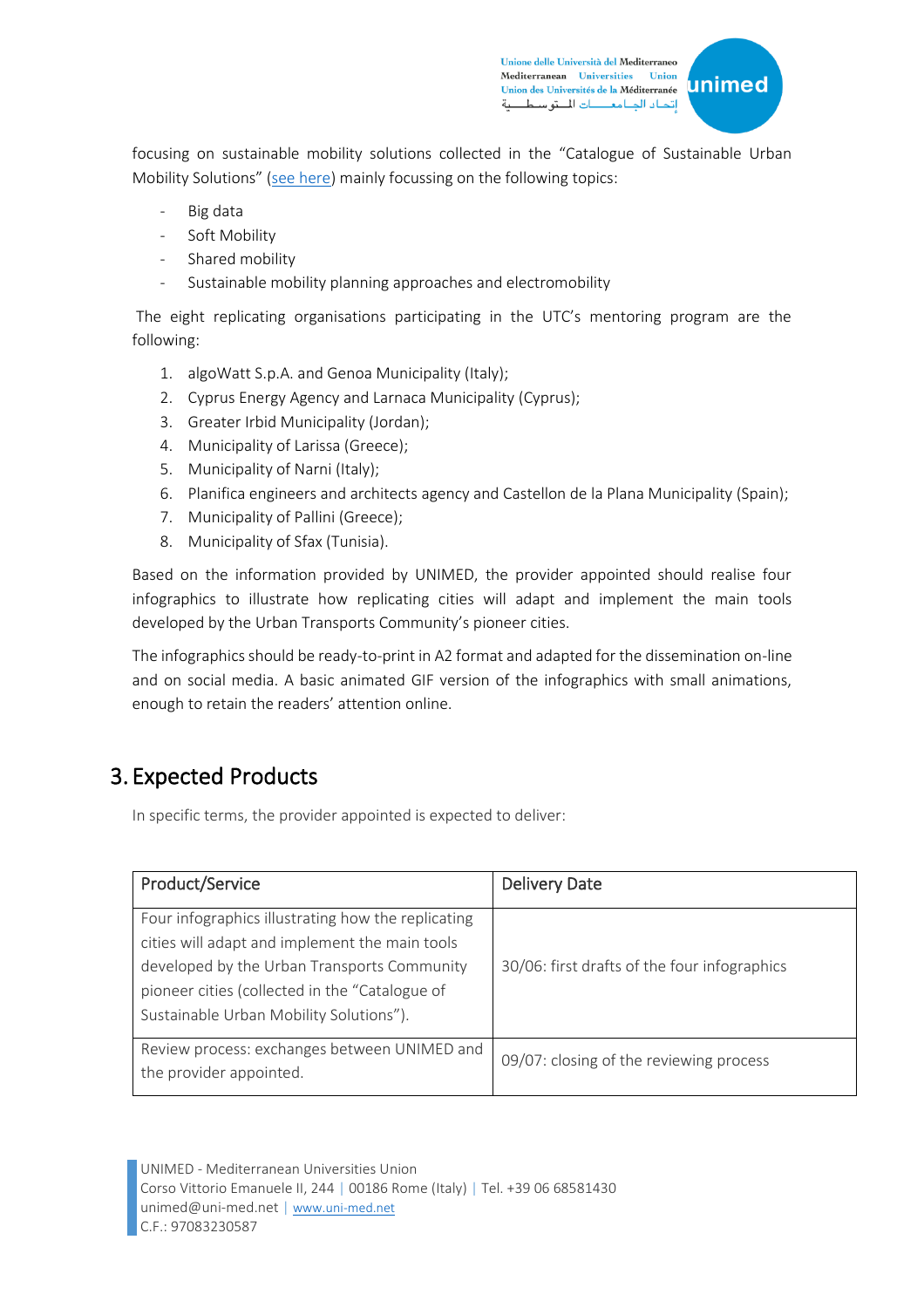Unione delle Università del Mediterraneo Mediterranean Universities Union Union des Universités de la Méditerranée إتحاد الجامعـــات المتوسط



| The infographics should be delivered in the<br>following formats:<br>PDF 300 ppi, ready-to-print in A2 format                           |                                       |
|-----------------------------------------------------------------------------------------------------------------------------------------|---------------------------------------|
| _ JPG or PNG for social media posts (LinkedIn,<br>Facebook and Twitter)                                                                 | 30/07: delivery of the final products |
| Animated GIF with small details of the<br>illustrations with a simple animation just enough<br>to retain the readers' attention online. |                                       |

# 4. Contract Period

The contract shall be carried out from the signature of the contract until the delivery of the final product, no later than 31<sup>st</sup> August 2021.

# 5. Form of Contract

Goods or services ordered for the Urban Transports project shall be rendered in accordance with the project conditions of contract. Urban Transports project is coordinated by MedCities, the Terms and Conditions are those of the aforementioned organisation. For the purpose of the specific services required, the Contractor is UNIMED - Mediterranean Universities Union, partner of the Urban Transports project.

# 6. Budget

The service provider is required to indicate an economic offer for the realization of the infographics.

The total value of the contract (including any taxes and contributions) shall not exceed 6.000 EUR.

For the projects financed under the Interreg MED Programme, and in accordance with Article 69 (3) of Regulation (EU) No 1303/2013, VAT is not eligible except where it is non-recoverable under national VAT legislation. For Italian providers, the VAT exemption is applicable according to the Article 72 of the Italian Law D.P.R. 633/72. Providers based in other countries must refer to the national legislation and indicate the applicable law in the offer.

# 7.Application Procedure

Offers should include: